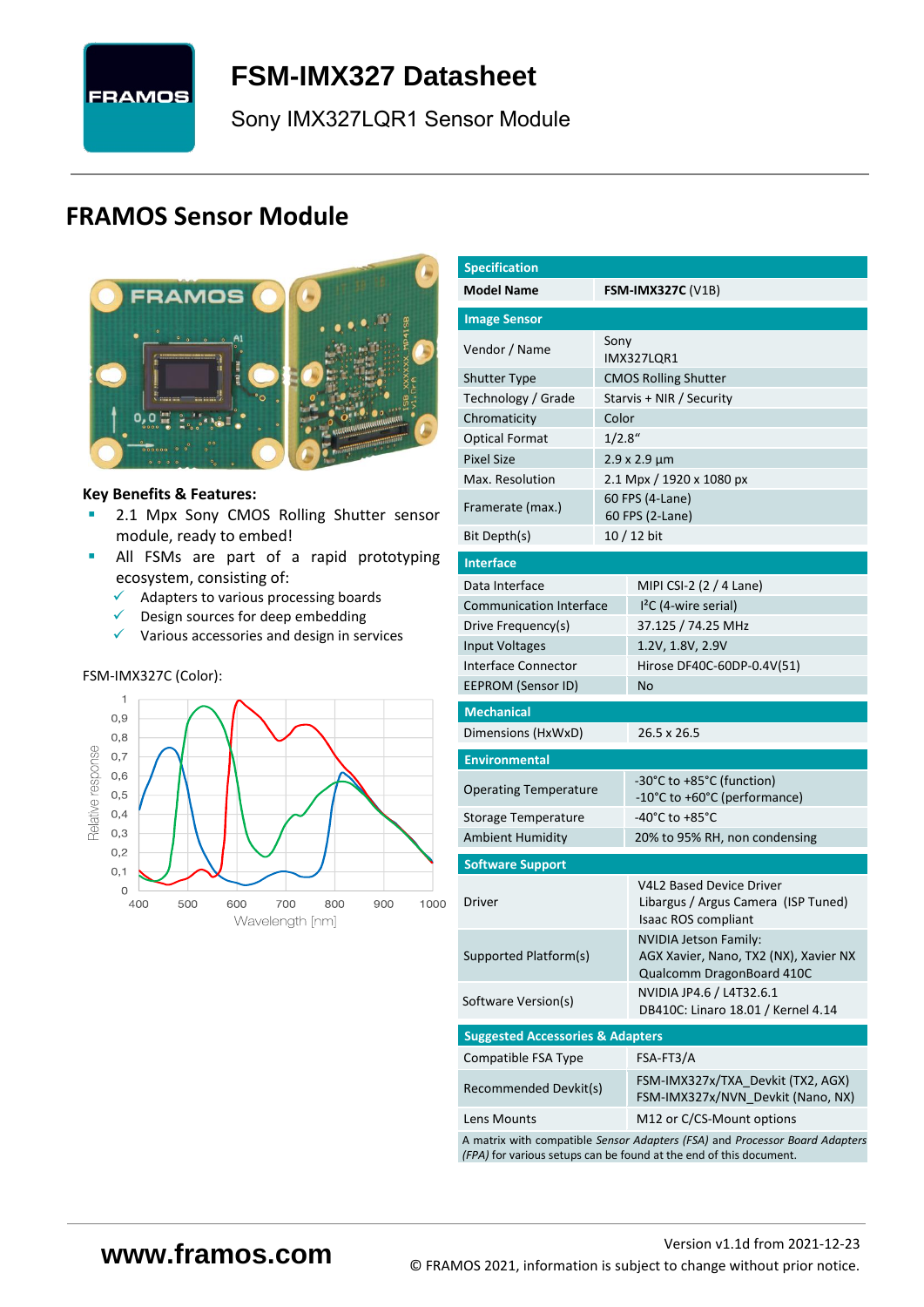#### **Mechanical Drawing**

**PAMOS** 



Sensor image optical center is in mechanical board center.

#### **Connector Pinout**

Type: [Hirose DF40C-60DP-0.4V\(51](#page-0-6)[\)](#page-0-6)  Mating Type: Hirose DF40HC(4.0)-60DS-0.4V(51)



Signals are routed directly from image sensor to connector. Details on specific signals are described in the respective image sensor datasheet.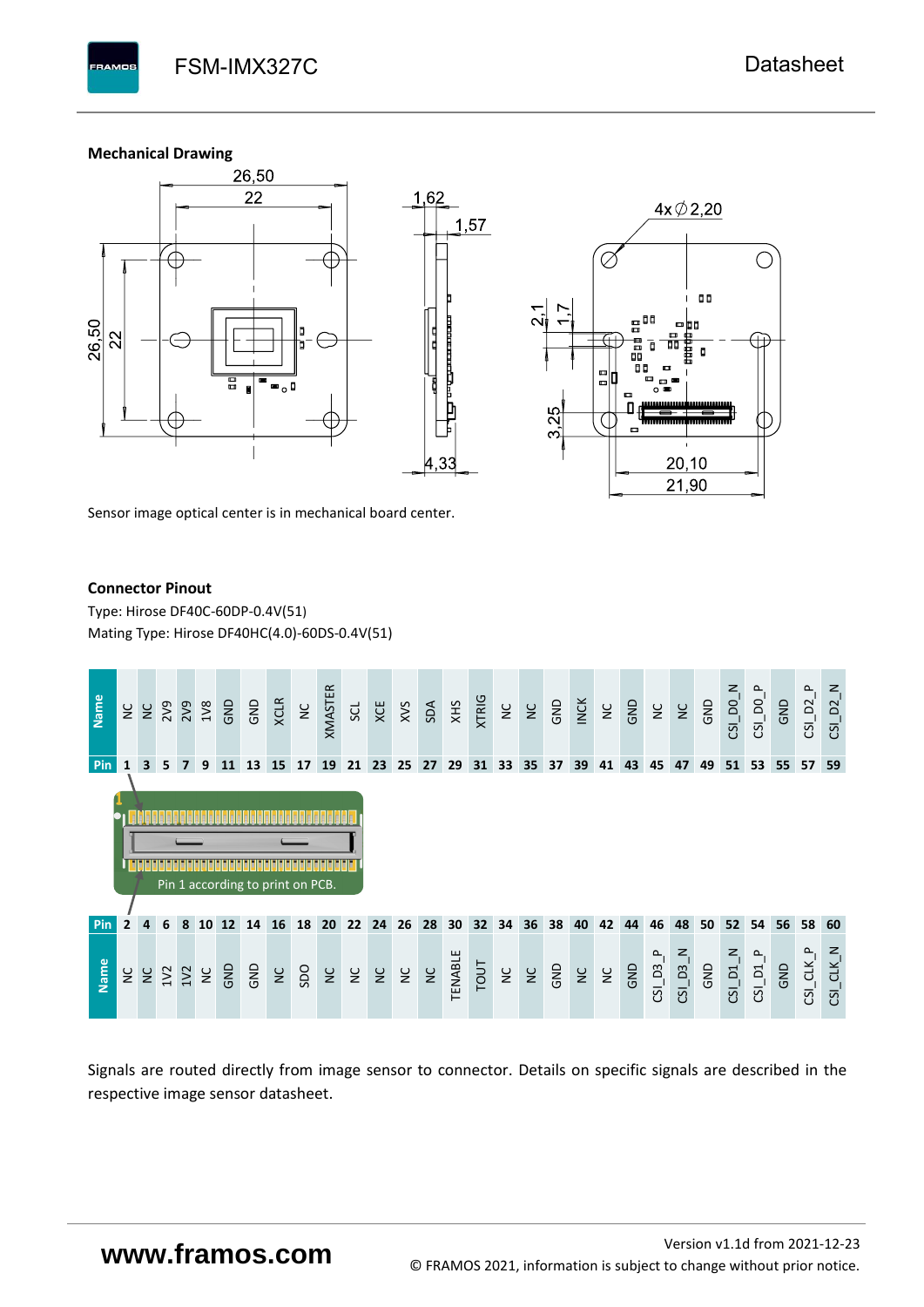FSM-IMX327C

### **Table of Contents**

FRAMOS

| $1 \quad$    |       |  |
|--------------|-------|--|
|              | 1.1   |  |
|              | 1.2   |  |
|              | 1.2.1 |  |
|              | 1.2.2 |  |
| $\mathbf{2}$ |       |  |
|              | 2.1   |  |
|              | 2.1.1 |  |
|              | 2.1.2 |  |
| 3            |       |  |
|              |       |  |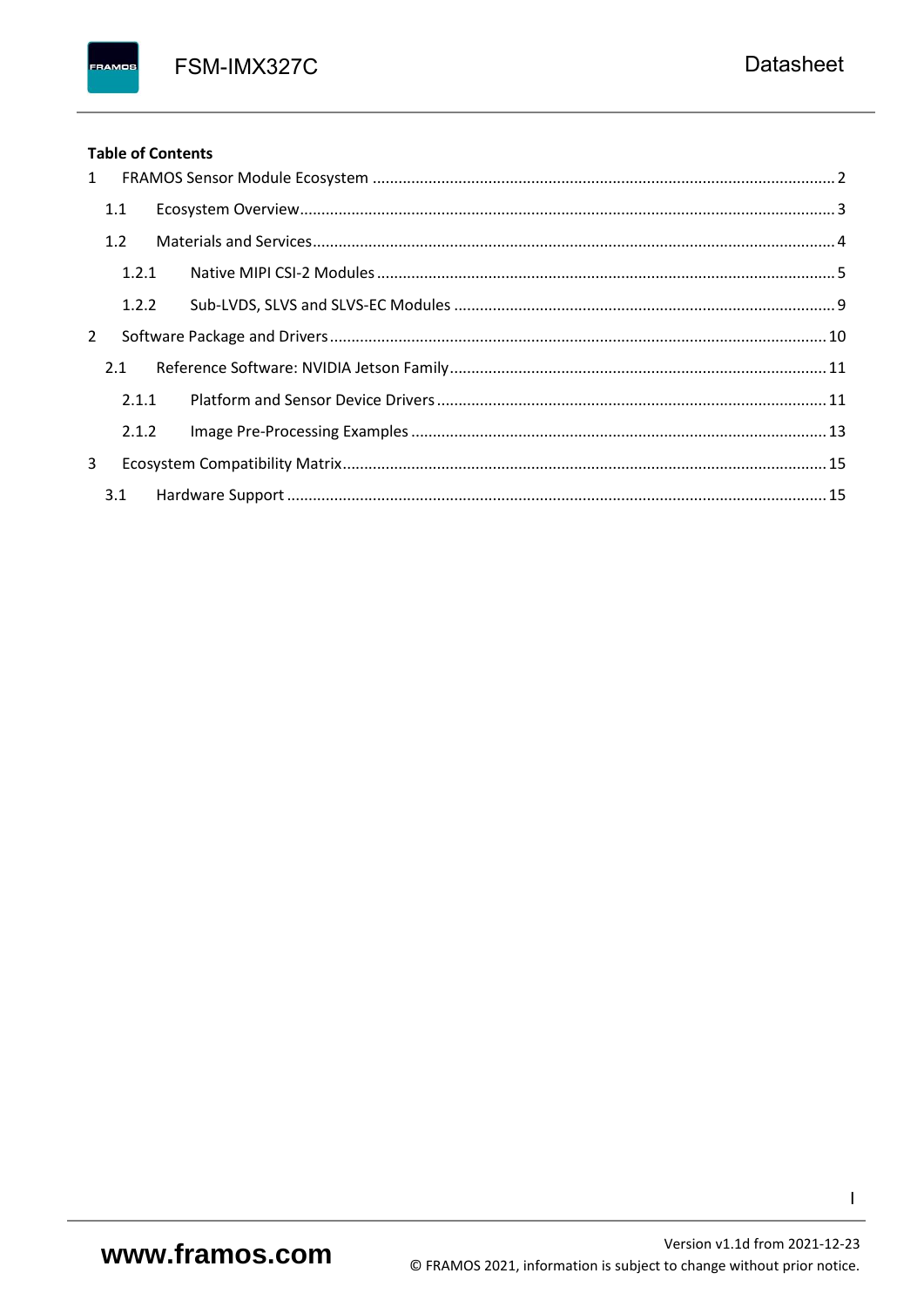## <span id="page-3-0"></span>**1 FRAMOS Sensor Module Ecosystem**

The FSM Ecosystem consists of FRAMOS Sensor Modules, Adapters, Software and Sources, and provides one coherent solution supporting the whole process of integrating image sensors into embedded vision products.

During the evaluation and proof-of-concept phase, off-the-shelf sensor modules with a versatile adapter framework allow the connection of latest image sensor technology to open processing platforms, like the NVIDIA Jetson Family or the 96boards.org standard. Reference drivers and sample applications deliver images immediately after installation, supporting V4L2 and an optional derivate API providing comfortable integration. Within the development phase, electrical design references and driver sources guide with a solid and proven baseline to quickly port into individual system designs and extend scope, while decreasing risk and efforts.

To simplify and relieve the whole supply chain, all FRAMOS Sensor Modules and adapters are optimized and ready for delivery in volume and customization with pre-configured lens holder, lens and further accessories.

#### **Off-the-Shelf Hardware**

- FRAMOS Sensor Modules (FSM) from stock, ready for evaluation and optimized for initial mass production.
- Versatile adapter framework, allowing flexible testing of different modules, on different processing boards:
	- FRAMOS Sensor Adapter (FSA): Everything the specific sensor needs for operation
	- FRAMOS Processor Adapter (FPA): Connect up to four FSM + FSA to a specific processor board
- From lenses, mechanics and cables, all needed imaging accessories from one hand

#### **Kickstart Software Package**

- Drivers with basic sensor integration:
	- V4L2 drivers for specific image sensors
	- Platform specific device tree overlays
- Streamlined V4L2 library (LibSV) with comfortable and generic C/C++ API
- Example applications demonstrating initialization, configuration and image acquisition

Further to the off-the-shelf hard- and software, the Ecosystem supports you on project basis with:

- Driver sources allowing the focus on application specific scope and sensor features
- Electrical references for FSA and FPA, supporting quick and optimized embedding of FSMs
- Engineering services via FRAMOS and its partners, allowing you to focus on your product's unique value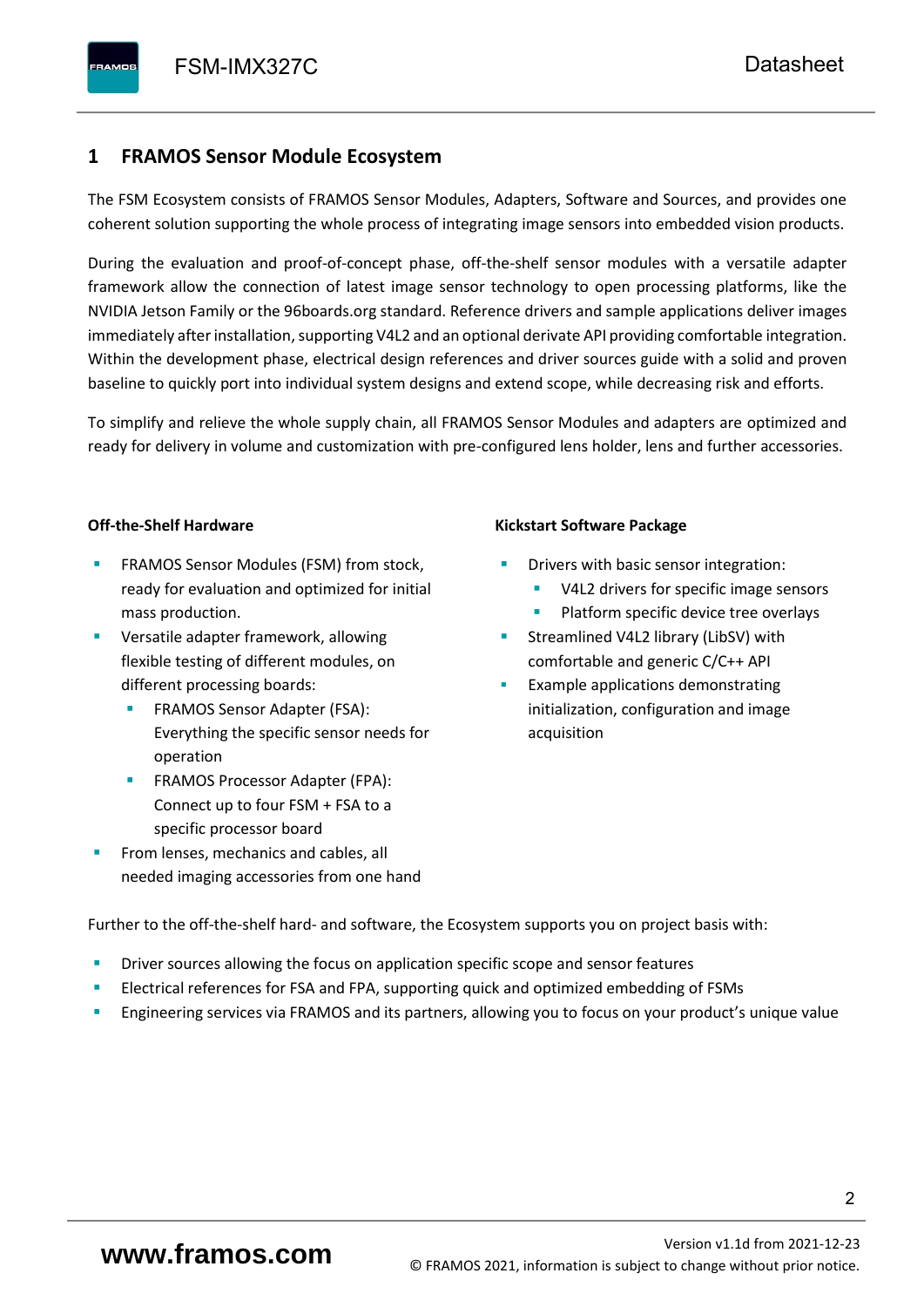## <span id="page-4-0"></span>**1.1 Ecosystem Overview**

**PAMOS** 

The figure below shows a map of compatibility with all components inside the Ecosystem. Every element (or hardware) and connection displayed in **Green** operates with native MIPI CSI-2 (D-PHY) data.



Every component and connection displayed in **Orange** or **Blue** operates with proprietary (Sub-LVDS, SLVS) or standardized (SLVS-EC) LVDS data, that requires further attention to the physical processing of the image data by either data conversion or specific FPGA IP. Users of MIPI CSI-2 based processing systems are supported by FSM specific data conversion located on dedicated FRAMOS Sensor Adapters (FSAs).



*Figure 1: Assembly of a typical Sensor Module Development Kit*

Specification and compatibility of all individual components are listed in the appropriate chapter of the full datasheet. Access to software and drivers is only granted with the purchase of the appropriate development kit. Electrical design sources, support and services are provided on individual basis, they are not part of the development kit or component purchase.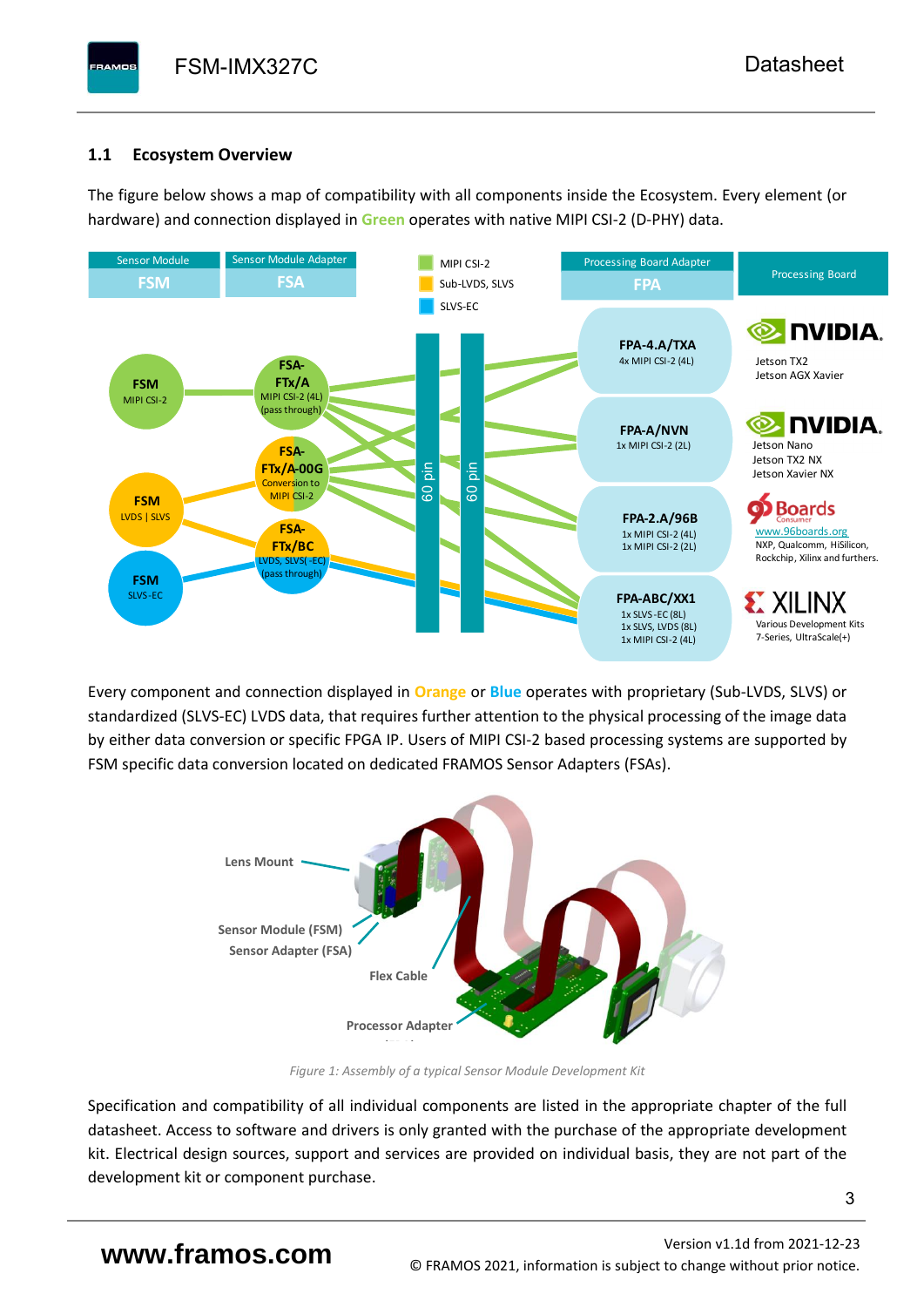#### <span id="page-5-0"></span>**1.2 Materials and Services**

Below you can find a list of materials and services as part of the FRAMOS Sensor Module Ecosystem.

#### **Hardware**

- **EXECTED FRAMOS Sensor Module Development Kits**
- **Individual Parts:** 
	- FRAMOS Sensor Modules
	- **FRAMOS Sensor Adapters**
	- **EXAMOS Processor Adapters**
	- **EXECTED** FRAMOS Module Accessories (Cables, Mounts)

**Software** (part of the Development Kit)

- Software Package for NVIDIA Jetson AGX Xavier, Nano, TX2, TX2 NX and Xavier NX
- Software Package for DragonBoard 410c (96Boards)
- **E** Xilinx FPGA reference implementation for SLVS-EC (Sony IMX421, IMX530)

#### **Design Sources** (on Project Basis)

- Software Driver Sources
- Electrical References for FSA, FPA (Schematics)

#### **Design Services**

- Off-the-shelf hardware customization including size, shape, connector and extended functionality
- Software customization and extension
	- Additional processor board support
	- Further sensor features and image (pre-)processing
- **■** Integration of additional sensors
- Optimization for volume production
- Lens assembly and alignment
- System / solution development
- Production and integration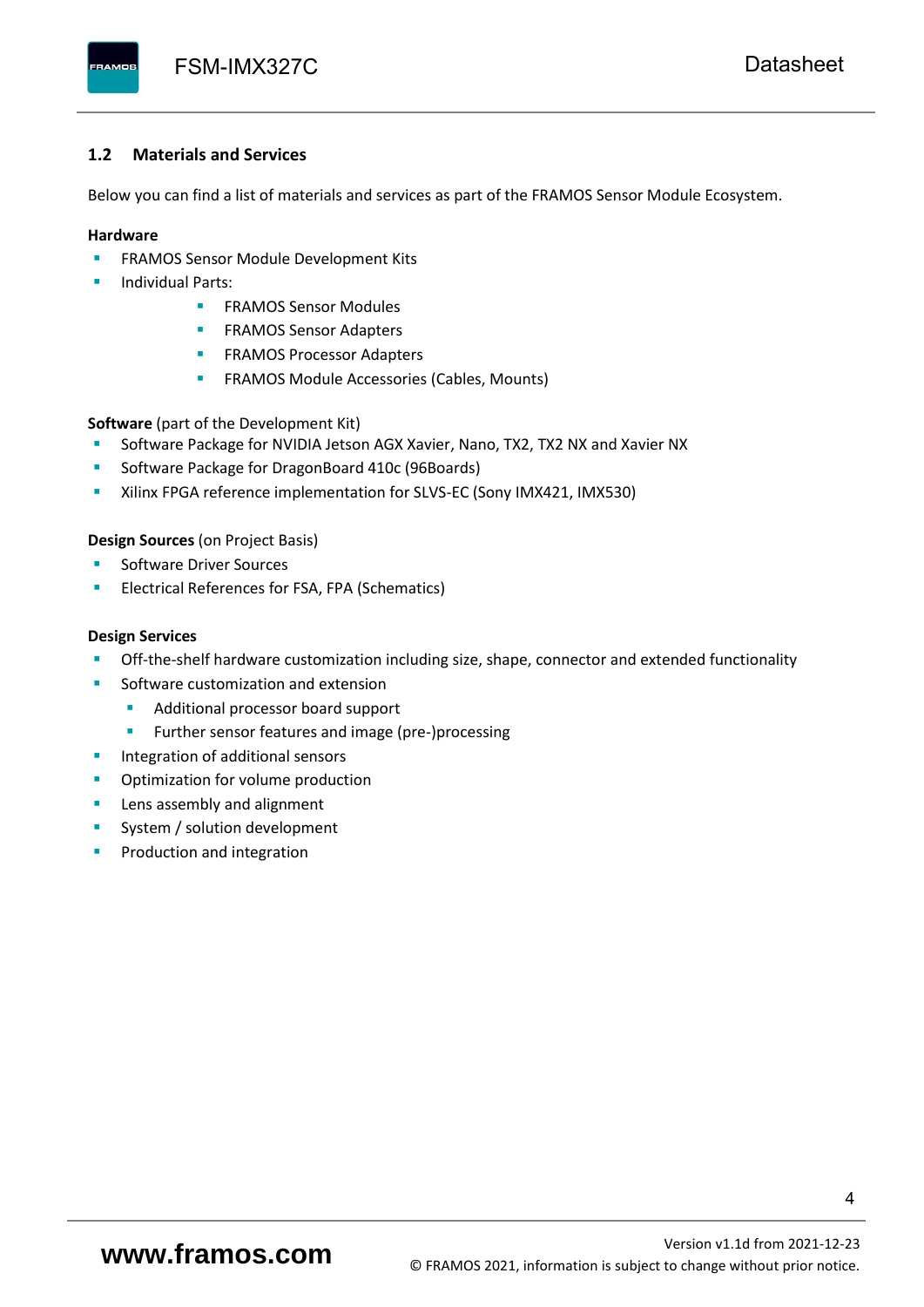### **1.2.1 Native MIPI CSI - 2 Modules**

#### **[Global Shu](#page-0-7)tters**

<span id="page-6-0"></span>

| <b>Model Name</b>                        | FSM-IMX297                      | <b>FSM-AR0144</b>            | FSM-IMX296                      | FSM-HDP230                             | FSM-IMX565                             |
|------------------------------------------|---------------------------------|------------------------------|---------------------------------|----------------------------------------|----------------------------------------|
| <b>Shutter Type</b>                      | <b>CMOS Global Shutter</b>      | <b>CMOS Global Shutter</b>   | <b>CMOS Global Shutter</b>      | <b>CMOS Global Shutter</b>             | <b>CMOS Global Shutter</b>             |
| <b>Technology</b>                        | Pregius (Gen2)(Bin)             | ٠                            | Pregius (Gen2)                  |                                        | Pregius S (Gen4)                       |
| <b>Resolution [MP]</b>                   | 0.4                             | 1                            | 1.6                             | 2.3                                    | 12.3                                   |
| <b>Resolution [HxV]</b>                  | 728 x 544                       | 1280 x 800                   | 1456 x 1088                     | 1944 x 1204                            | 4128 x 3008                            |
| Max. Framerate [FPS]                     | 120.9 FPS (1-Lane)              | 60.3 FPS (2-Lane)            | 60.4 FPS (1-Lane)               | 59.9 FPS (4-Lane)<br>59.9 FPS (2-Lane) | 42.6 FPS (4-Lane)<br>22.3 FPS (2-Lane) |
| Mono / Color                             | Mono                            | Color / Mono                 | Mono                            | Color / Mono                           | Color / Mono                           |
| <b>Sensor Manufacturer</b>               | Sony                            | <b>ON Semiconductor</b>      | Sony                            | Pyxalis                                | Sony                                   |
| <b>Sensor Name</b>                       | <b>IMX297LLR /</b><br>IMX297LQR | AR0144CSSM /<br>AR0144CSSC   | <b>IMX296LLR /</b><br>IMX296LQR | HDPYX 230-G Mono<br>/ HDPYX 230-G RGB  | <b>IMX565AAMJ-C/</b><br>IMX565AAQJ-C   |
| <b>Application / Grade</b>               | Sensing                         | Industrial                   | Sensing                         | Automotive                             | Industrial                             |
| <b>Optical Format [inch]</b>             | 1/2.9                           | 1/4                          | 1/2.9                           | 1/2.5                                  | 1/1.1                                  |
| Pixel Size [µm]                          | $6.9 \times 6.9$                | 3x3                          | $3.45 \times 3.45$              | $3.2 \times 3.2$                       | $2.74 \times 2.74$                     |
| <b>Pixel Bitdepth [bit]</b>              | 10 bit                          | 10 / 12 bit                  | 10 bit                          | 8/10/12/14/16<br>bit                   | 8/10/12 bit                            |
| Data Interface [Type]                    | MIPI CSI-2                      | MIPI CSI-2                   | MIPI CSI-2                      | MIPI CSI-2                             | MIPI CSI-2                             |
| Data Interface [# Lanes]                 | $\mathbf{1}$                    | 1/2                          | $\mathbf{1}$                    | 2/4                                    | 2/4                                    |
| <b>Communication Interface</b>           | $I2C$ (4-wire serial)           | $l^2C$                       | $I2C$ (4-wire serial)           | $l^2C$                                 | $I^2C$                                 |
| <b>Drive Frequency [MHz]</b>             | 37.125 / 74.25 / 54             | 6 to 48                      | 37.125 / 74.25 / 54             | 6 to 27                                | 37.125 / 54 / 74.25<br><b>MHz</b>      |
| <b>Input Voltages</b>                    | 1.2V, 1.8V, 3.3V                | 1.2V, 1.8V, 2.8V             | 1.2V, 1.8V, 3.3V                | 1.2V, 1.8V, 2.8V                       | 1.1V, 1.8V, 2.9V, 3.3V                 |
| <b>Supported Lens Mounts</b>             | M12 or<br>C/CS-Mount options    | M12 or<br>C/CS-Mount options | M12 or<br>C/CS-Mount options    | M12 or<br>C/CS-Mount options           | C/CS-Mount option                      |
| <b>Board Dimensions [mm<sup>2</sup>]</b> | 26.5 mm x 26.5 mm               | 26.5 mm x 26.5 mm            | 26.5 mm x 26.5 mm               | 26.5 mm x 26.5 mm                      | 26.5 mm x 26.5 mm                      |

 $\mathfrak{g}$ 

**www.framos.com**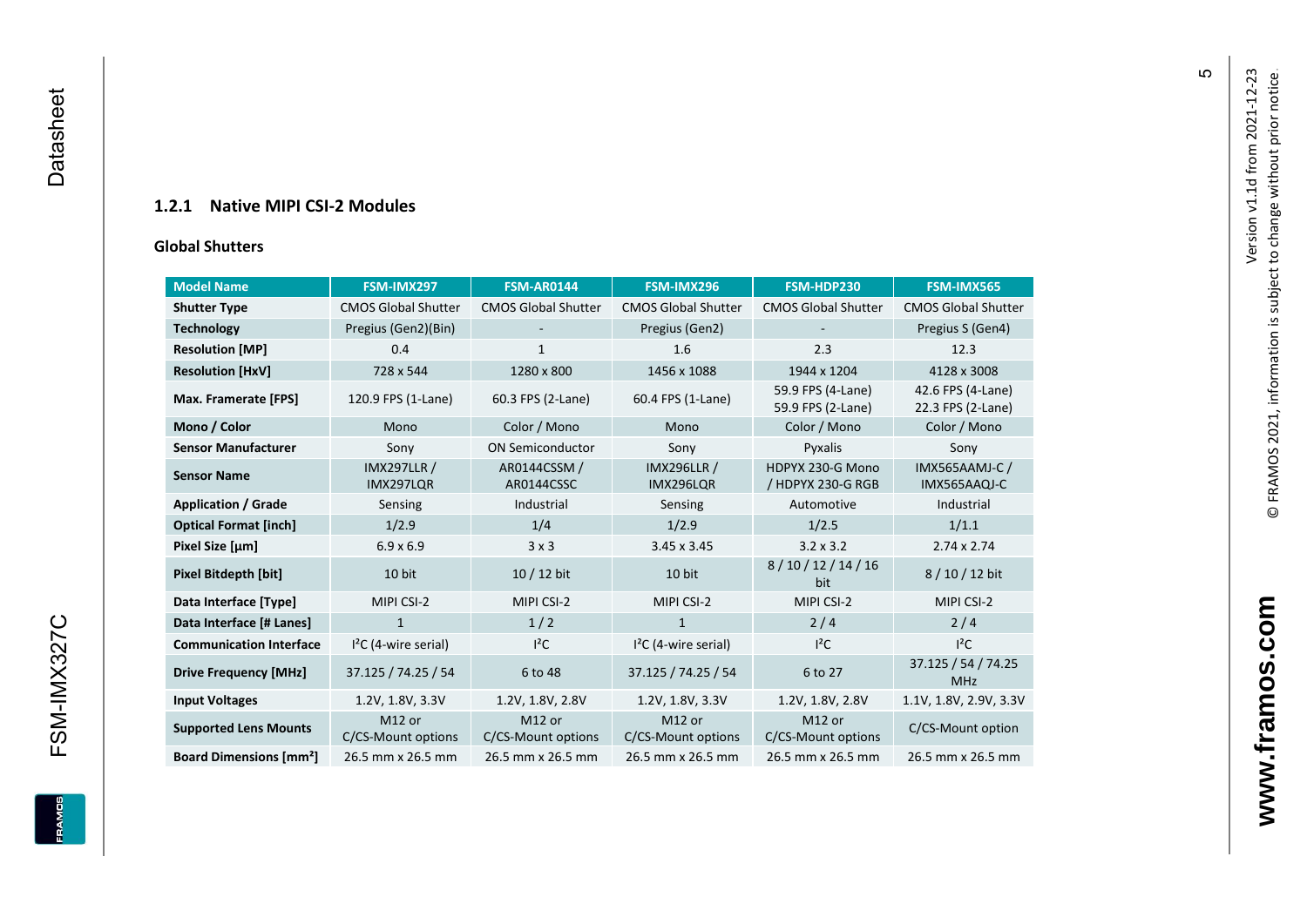#### **Rolling Shutters (Part 1/ 3 ) – up to 5 MP**

| <b>Model Name</b>                                     | FSM-IMX327                         | FSM-IMX290                          | FSM-IMX462                          | FSM-IMX464                         | FSM-IMX335                         | <b>FSM-AR0521</b>                  |
|-------------------------------------------------------|------------------------------------|-------------------------------------|-------------------------------------|------------------------------------|------------------------------------|------------------------------------|
| <b>CMOS Rolling</b><br><b>Shutter Type</b><br>Shutter |                                    | <b>CMOS Rolling</b><br>Shutter      | <b>CMOS Rolling</b><br>Shutter      | <b>CMOS Rolling</b><br>Shutter     | <b>CMOS Rolling</b><br>Shutter     | <b>CMOS Rolling</b><br>Shutter     |
| <b>Technology</b>                                     | Starvis + NIR                      | Starvis + NIR                       | <b>Starvis</b>                      | Starvis + NIR                      | <b>Starvis</b>                     |                                    |
| <b>Resolution [MP]</b>                                | 2.1                                | 2.1                                 | 2.1                                 | 4.2                                | 5                                  | 5                                  |
| <b>Resolution [HxV]</b>                               | 1920 x 1080                        | 1920 x 1080                         | 1920 x 1080                         | 2712 x 1538                        | 2616 x 1964                        | 2592 x 1944                        |
| Max. Framerate [FPS]                                  | 60 FPS (4-Lane)<br>60 FPS (2-Lane) | 120 FPS (4-Lane)<br>60 FPS (2-Lane) | 120 FPS (4-Lane)<br>60 FPS (2-Lane) | 90 FPS (4-Lane)<br>30 FPS (2-Lane) | 60 FPS (4-Lane)<br>30 FPS (2-Lane) | 69 FPS (4-Lane)<br>34 FPS (2-Lane) |
| Mono / Color                                          | Color                              | Color                               | Mono                                | Color / Mono                       | Color / Mono                       | Color / Mono                       |
| <b>Sensor Manufacturer</b>                            | Sony                               | Sony                                | Sony                                | Sony                               | Sony                               | <b>ON Semiconductor</b>            |
| <b>Sensor Name</b>                                    | <b>IMX327LOR1</b>                  | IMX462LQR-C                         | <b>IMX290LLR /</b><br>IMX290LQR     | IMX464LQR-C                        | <b>IMX335LLN /</b><br>IMX335LQN    | AR0521SR2M /<br>AR0521SR2C         |
| <b>Application / Grade</b>                            | Security<br>Security               |                                     | Security                            | Security                           | Security                           |                                    |
| <b>Optical Format [inch]</b>                          | 1/2.8                              | 1/2.8                               | 1/2.8                               | 1/1.8                              |                                    | 1/2.5                              |
| Pixel Size [µm]                                       | $2.9 \times 2.9$                   | $2.9 \times 2.9$                    | $2.9 \times 2.9$                    | $2.9 \times 2.9$                   | $2 \times 2$                       | $2.2 \times 2.2$                   |
| <b>Pixel Bitdepth [bit]</b>                           | 10 / 12 bit                        | 10 / 12 bit                         | 10 / 12 bit                         | 10 / 12 bit                        | 10 / 12 bit                        | 8/10/12 bit                        |
| Data Interface [Type]                                 | MIPI CSI-2                         | MIPI CSI-2                          | MIPI CSI-2                          | MIPI CSI-2                         | MIPI CSI-2                         | MIPI CSI-2                         |
| Data Interface [# Lanes]                              | 2/4                                | 2/4                                 | 2/4                                 | 2/4                                | 2/4                                | 2/4                                |
| <b>Communication Interface</b>                        | $I2C$ (4-wire serial)              | $I^2C$                              | $I2C$ (4-wire serial)               | $l^2C$                             | $l^2C$                             | $I^2C$                             |
| <b>Drive Frequency [MHz]</b>                          | 37.125 / 74.25                     | 37.125 / 74.25                      | 37.125 / 74.25                      | 6 to 27 / 37.125 /<br>74.25        | $6 - 27 / 37.125 /$<br>74.25       | 10 to 48                           |
| <b>Input Voltages</b>                                 | 1.2V, 1.8V, 2.9V                   | 1.2V, 1.8V, 2.9V                    | 1.2V, 1.8V, 2.9V                    | 1.2V, 1.8V, 2.9V                   | 1.2V, 1.8V, 2.9V                   | 1.2V, 1.8V, 2.7V                   |
| <b>Supported Lens Mounts</b>                          | M12 or C/CS-Mount<br>options       | M12 or C/CS-Mount<br>options        | M12 or C/CS-Mount<br>options        | M12 or C/CS-Mount<br>options       | M12 or C/CS-Mount<br>options       | M12 or C/CS-Mount<br>options       |
| <b>Board Dimensions [mm<sup>2</sup>]</b>              | $26.5 \times 26.5$                 | 26.5 x 26.5                         | 26.5 x 26.5                         | $26.5 \times 26.5$                 | 26.5 x 26.5                        | 26.5 x 26.5                        |

 $\pmb{\circ}$ 

FRAMOS

**www.framos.com**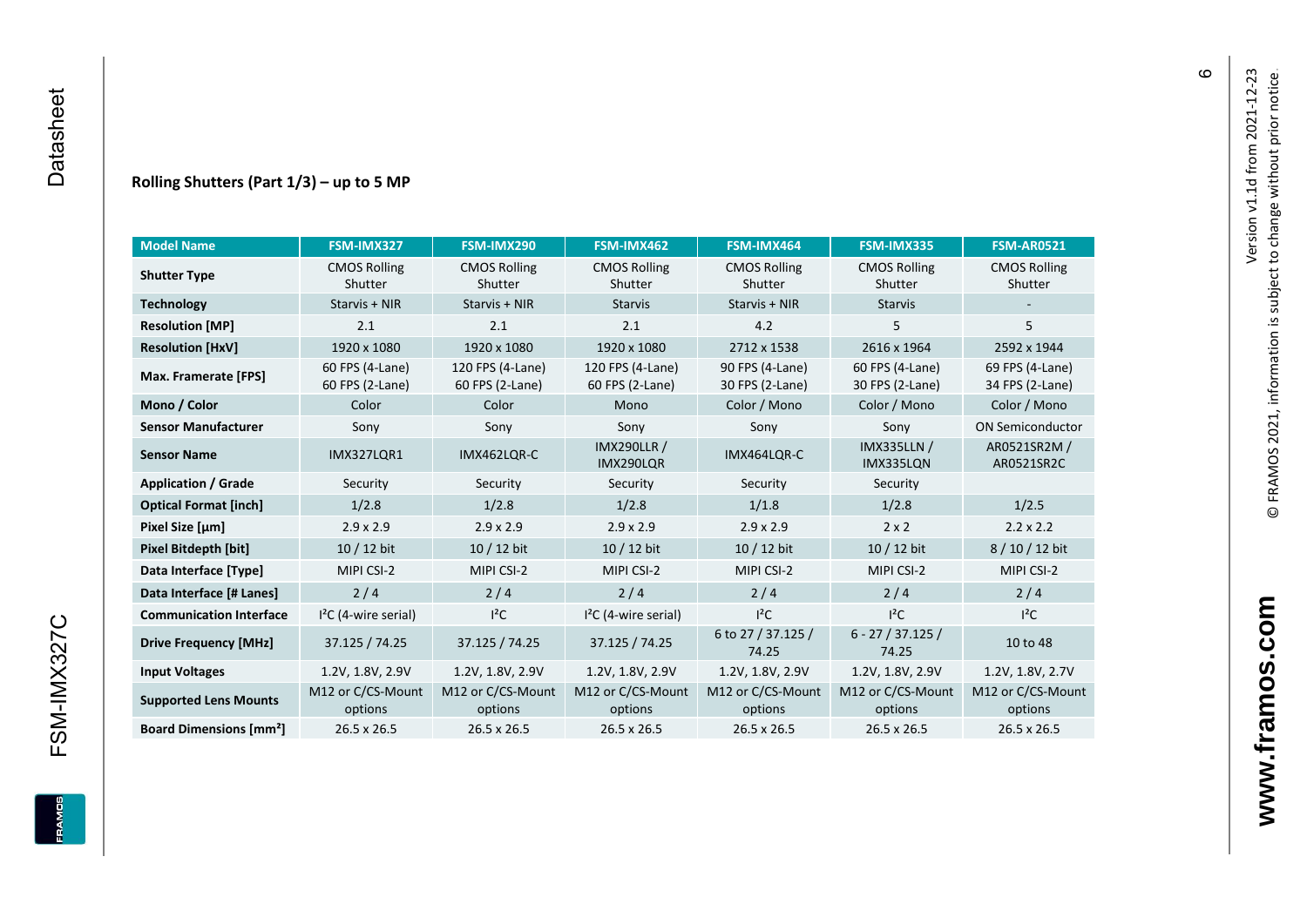#### **Rolling Shutters (Part 2/ 3 ) – 8 MP**

| <b>Model Name</b>                                     | FSM-IMX334                      | FSM-IMX485                         | <b>FSM-IMX585</b>                    | FSM-IMX678                         | FSM-IMX415                         | FSM-IMX715                         |
|-------------------------------------------------------|---------------------------------|------------------------------------|--------------------------------------|------------------------------------|------------------------------------|------------------------------------|
| <b>CMOS Rolling</b><br><b>Shutter Type</b><br>Shutter |                                 | <b>CMOS Rolling</b><br>Shutter     | <b>CMOS Rolling</b><br>Shutter       | <b>CMOS Rolling</b><br>Shutter     | <b>CMOS Rolling</b><br>Shutter     | <b>CMOS Rolling</b><br>Shutter     |
| <b>Technology</b>                                     | <b>Starvis</b>                  | Starvis + NIR                      | Starvis2                             | Starvis2                           | Starvis + NIR                      | Starvis + NIR                      |
| <b>Resolution [MP]</b>                                | 8.3                             | 8.3                                | 8.3                                  | 8.3                                | 8.4                                | 8.4                                |
| <b>Resolution [HxV]</b>                               | 3864 x 2180                     | 3864 x 2180                        | 3856 x 2180                          | 3856 x 2180                        | 3864 x 2192                        | 3864 x 2192                        |
| Max. Framerate [FPS]                                  | 60 FPS (4-Lane)                 | 72 FPS (4-Lane)<br>38 FPS (2-Lane) | 90.1 FPS (4-Lane)<br>30 FPS (2-Lane) | 72 FPS (4-Lane)<br>30 FPS (2-Lane) | 90 FPS (4-Lane)<br>44 FPS (2-Lane) | 90 FPS (4-Lane)<br>44 FPS (2-Lane) |
| Mono / Color                                          | Color / Mono                    | Color                              | Color                                | Color / Mono                       | Color                              | Color                              |
| <b>Sensor Manufacturer</b>                            | Sony                            | Sony                               | Sony                                 | Sony                               | Sony                               | Sony                               |
| <b>Sensor Name</b>                                    | <b>IMX334LLR /</b><br>IMX334LQR | IMX485LQJ                          | IMX585AAQJ1-C                        | IMX678AAQR1                        | IMX415-AAQR                        | IMX715AAQR1                        |
| <b>Application / Grade</b>                            | Security                        | Security                           | Security                             | Security                           | Security                           | Security                           |
| <b>Optical Format [inch]</b>                          | 1/1.8                           | 1/1.2                              | 1/1.2                                | 1/1.8                              | 1/2.8                              | 1/2.8                              |
| Pixel Size [µm]                                       | $2 \times 2$                    | $2.9 \times 2.9$                   | $2.9 \times 2.9$                     | $2 \times 2$                       | $1.45 \times 1.45$                 | $1.45 \times 1.45$                 |
| <b>Pixel Bitdepth [bit]</b>                           | 10 / 12 bit                     | 10 / 12 bit                        | 10 / 12 bit                          | 10 / 12 bit                        | 10 / 12 bit                        | 10 / 12 bit                        |
| Data Interface [Type]                                 | MIPI CSI-2                      | MIPI CSI-2                         | MIPI CSI-2                           | MIPI CSI-2                         | MIPI CSI-2                         | MIPI CSI-2                         |
| Data Interface [# Lanes]                              | $\overline{4}$                  | 2/4                                | 2/4                                  | 2/4                                | 2/4                                | 2/4                                |
| <b>Communication Interface</b>                        | $I^2C$                          | $I^2C$                             | $l^2C$                               | $I^2C$                             | $l^2C$                             | $l^2C$                             |
| <b>Drive Frequency [MHz]</b>                          | $6 - 27 / 37.125 /$<br>74.25    | 6 to 27 / 37.125 /<br>74.25        | 6 to 27 / 37.125 /<br>72/74.25       | $6 - 27 / 37.125 /$<br>74.25       | 24 / 27 / 37.125 /<br>72 / 74.25   | 24 / 27 / 37.125 /<br>72 / 74.25   |
| <b>Input Voltages</b>                                 | 1.2V, 1.8V, 2.9V                | 1.2V, 1.8V, 2.9V                   | 1.1V, 1.8V, 3.3V                     | 1.1V, 1.8V, 3.3V                   | 1.1V, 1.8V, 2.9V                   | 1.1V, 1.8V, 2.9V                   |
| <b>Supported Lens Mounts</b>                          | M12 or C/CS-<br>Mount options   | C/CS-Mount option                  | C/CS-Mount option                    | M12 or C/CS-<br>Mount options      | M12 or C/CS-<br>Mount options      | M12 or C/CS-<br>Mount options      |
| <b>Board Dimensions [mm<sup>2</sup>]</b>              | 26.5 x 26.5                     | 26.5 x 26.5                        | 26.5 x 26.5                          | 26.5 x 26.5                        | 26.5 x 26.5                        | 26.5 x 26.5                        |

 $\overline{r}$ 

FSM-IMX327C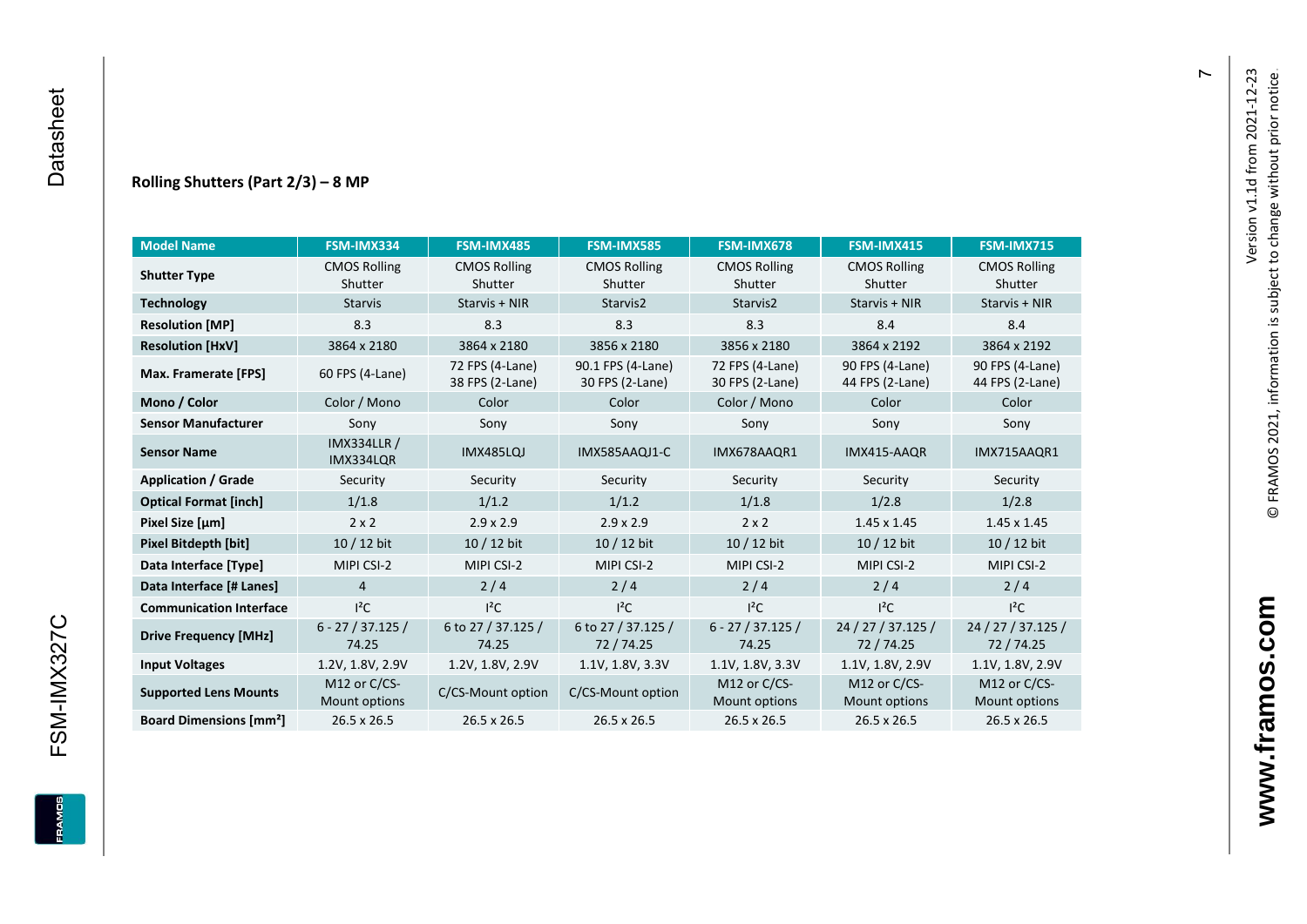| <b>Model Name</b>                        | FSM-IMX412                               | FSM-IMX577                           | FSM-IMX477                           | <b>FSM-AR1335</b>                    | FSM-IMX283                  |
|------------------------------------------|------------------------------------------|--------------------------------------|--------------------------------------|--------------------------------------|-----------------------------|
| <b>Shutter Type</b>                      | <b>CMOS Rolling Shutter</b>              | <b>CMOS Rolling Shutter</b>          | <b>CMOS Rolling Shutter</b>          | <b>CMOS Rolling Shutter</b>          | <b>CMOS Rolling Shutter</b> |
| <b>Technology</b>                        | <b>Starvis</b>                           | <b>Starvis</b>                       | <b>Starvis</b>                       |                                      | <b>Starvis</b>              |
| <b>Resolution [MP]</b>                   | 12.3                                     | 12.3                                 | 12.3                                 | 13.1                                 | 20.2                        |
| <b>Resolution [HxV]</b>                  | 4056 x 3040                              | 4056 x 3040                          | 4056 x 3040                          | 4208 x 3120                          | 5496 x 3694                 |
| Max. Framerate [FPS]                     | 59.9 FPS (4-Lane)<br>30 FPS (2-Lane)     | 59.9 FPS (4-Lane)<br>30 FPS (2-Lane) | 59.9 FPS (4-Lane)<br>30 FPS (2-Lane) | 27.2 FPS (4-Lane)<br>13 FPS (2-Lane) | 24.7 FPS (4-Lane)           |
| Mono / Color                             | Color                                    | Color                                | Color                                | Color                                | Color                       |
| <b>Sensor Manufacturer</b>               | Sony                                     | Sony                                 | Sony                                 | <b>ON Semiconductor</b>              | Sony                        |
| <b>Sensor Name</b>                       | IMX412-AACK                              | IMX477-AAPK                          | IMX577-AACK                          | AR1335CSSM /<br>AR1335CSSC           | <b>IMX283CQJ</b>            |
| <b>Application / Grade</b>               | Security                                 | Security                             | Security                             | Industrial                           | Audio/Video                 |
| <b>Optical Format [inch]</b>             | 1/2.3                                    | 1/2.3                                | 1/2.3                                | 1/3.2                                | $\mathbf{1}$                |
| Pixel Size [µm]                          | $1.55 \times 1.55$                       | $1.55 \times 1.55$                   | $1.55 \times 1.55$                   | $1.1 \times 1.1$                     | $2.4 \times 2.4$            |
| Pixel Bitdepth [bit]                     | $10/12$ bit                              | 8 / 10 / 12 bit                      | 8 / 10 / 12 bit                      | 8 / 10 bit                           | $10/12$ bit                 |
| Data Interface [Type]                    | MIPI CSI-2                               | MIPI CSI-2                           | MIPI CSI-2                           | MIPI CSI-2                           | MIPI CSI-2                  |
| Data Interface [# Lanes]                 | 2/4                                      | 2/4                                  | 2/4                                  | 2/4                                  | $\overline{4}$              |
| <b>Communication Interface</b>           | $I2C$ (CCI)                              | $I2C$ (CCI)                          | $I2C$ (CCI)                          | $I^2C$                               | $l^2C$                      |
| <b>Drive Frequency [MHz]</b>             | 6/12/18/27                               | 6 to 27                              | 6 to 27                              | 6 to 48                              | 6 to 27                     |
| <b>Input Voltages</b>                    | 1.05V, 1.8V, 2.75V                       | 1.05V, 1.8V, 2.8V                    | 1.05V, 1.8V, 2.8V                    | 1.2V, 1.8V, 2.7V                     | 1.2V, 1.8V, 2.9V            |
| <b>Supported Lens Mounts</b>             | M <sub>12</sub> or<br>C/CS-Mount options | M12 or<br>C/CS-Mount options         | M12 or<br>C/CS-Mount options         | M12 or<br>C/CS-Mount options         | C/CS-Mount option           |
| <b>Board Dimensions [mm<sup>2</sup>]</b> | 26.5 x 26.5                              | 26.5 x 26.5                          | 26.5 x 26.5                          | 26.5 x 26.5                          | 26.5 x 26.5                 |

 $\infty$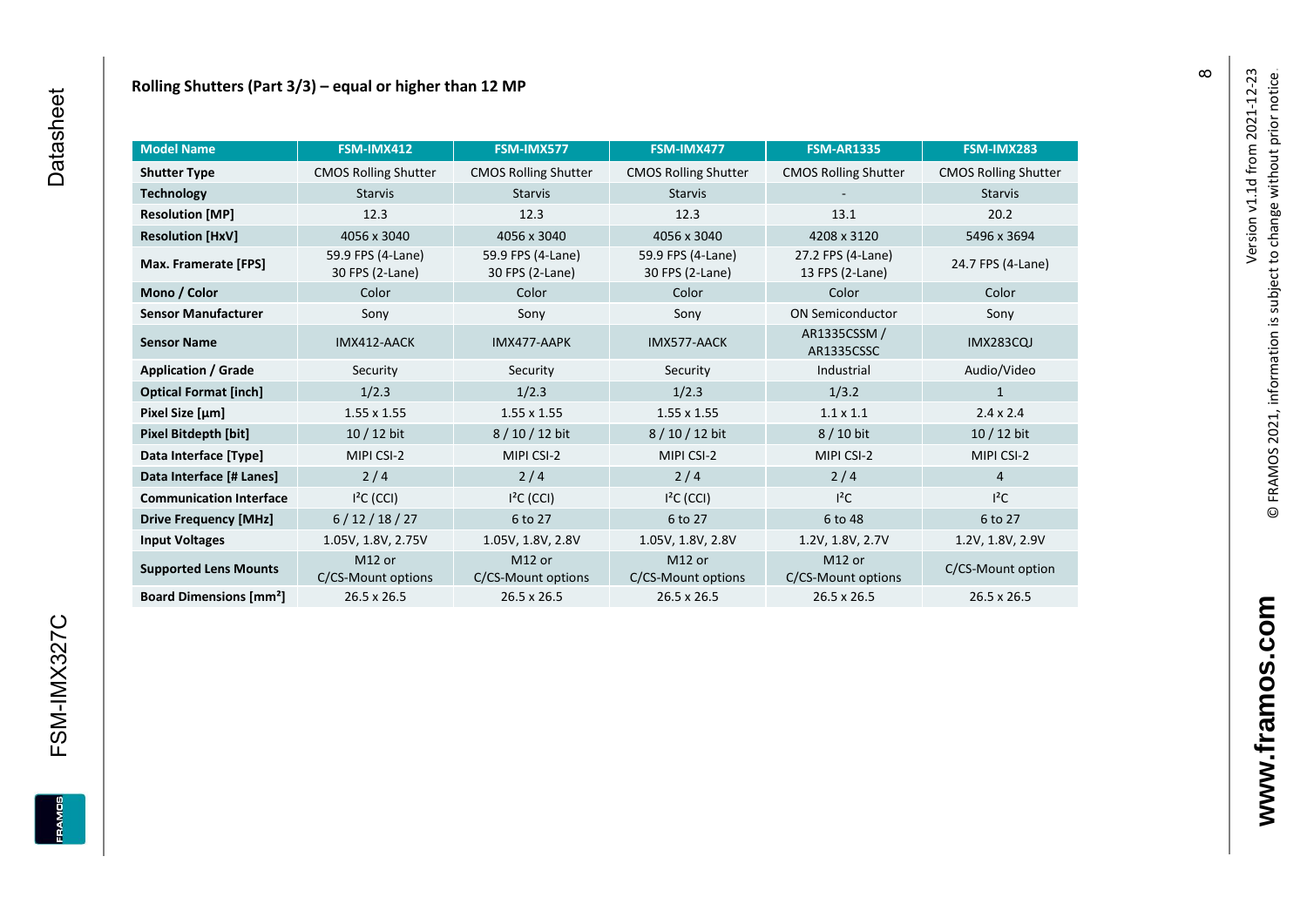<span id="page-10-0"></span>FSM-IMX327C

**EDWARE** 

#### **[1.2.2](#page-0-7) Sub -LVDS, SLVS and SLVS -EC Modules**

| <b>Model Name</b>                        | FSM-IMX264                 | FSM-IMX304                 | FSM-IMX530                                            |
|------------------------------------------|----------------------------|----------------------------|-------------------------------------------------------|
| <b>Shutter Type</b>                      | <b>CMOS Global Shutter</b> | <b>CMOS Global Shutter</b> | <b>CMOS Global Shutter</b>                            |
| <b>Technology</b>                        | Pregius (Gen2)             | Pregius (Gen2)             | Pregius S (Gen4)                                      |
| <b>Resolution [MP]</b>                   | 5.1                        | 12.4                       | 24.5                                                  |
| <b>Resolution [HxV]</b>                  | 2464 x 2056                | 4112 x 3008                | 5328 x 4608                                           |
| Max. Framerate [FPS]                     | CSI-2: 35.7 FPS (4-Lane)   | CSI-2: 23.4 FPS (4-Lane)   | SLVS-EC: 106.9 FPS (8-Lane)<br>CSI-2: 30 FPS (4-Lane) |
| Mono / Color                             | Color / Mono               | Color / Mono               | Color / Mono                                          |
| <b>Sensor Manufacturer</b>               | Sony                       | Sony                       | Sony                                                  |
| <b>Sensor Name</b>                       | IMX264LLR / IMX264LQR      | IMX304LLR / IMX304LQR      | IMX530-AAMJ / IMX530-AAQJ                             |
| <b>Application / Grade</b>               | Industrial                 | Industrial                 | Industrial                                            |
| <b>Optical Format [inch]</b>             | 2/3                        | 1.1                        | 1.2                                                   |
| Pixel Size [µm]                          | $3.45 \times 3.45$         | $3.45 \times 3.45$         | $2.74 \times 2.74$                                    |
| Pixel Bitdepth [bit]                     | 12 bit                     | 12 bit                     | 8/10/12 bit                                           |
| Data Interface [Type]                    | SubLVDS                    | <b>SubLVDS</b>             | SLVS, SLVS-EC                                         |
| Data Interface [# Lanes]                 | 4                          | 4/8                        | 1/2/4/8                                               |
| <b>Communication Interface</b>           | $I2C$ (4-wire serial)      | $I2C$ (4-wire serial)      | $I2C$ (4-wire serial)                                 |
| <b>Drive Frequency [MHz]</b>             | 37.125 / 54 / 74.25        | 37.125 / 54 / 74.25        | 37.125 / 54 / 74.25                                   |
| <b>Input Voltages</b>                    | 1.2V, 1.8V, 3.3V           | 1.2V, 1.8V, 3.3V           | 1.1V, 1.8V, 2.9V, 3.3V                                |
| <b>Supported Lens Mounts</b>             | C/CS-Mount option          | C/CS-Mount option          | C/CS-Mount option                                     |
| <b>Board Dimensions [mm<sup>2</sup>]</b> | 28 x 28                    | 28 x 28                    | 28 x 28                                               |

თ

**www.framos.com**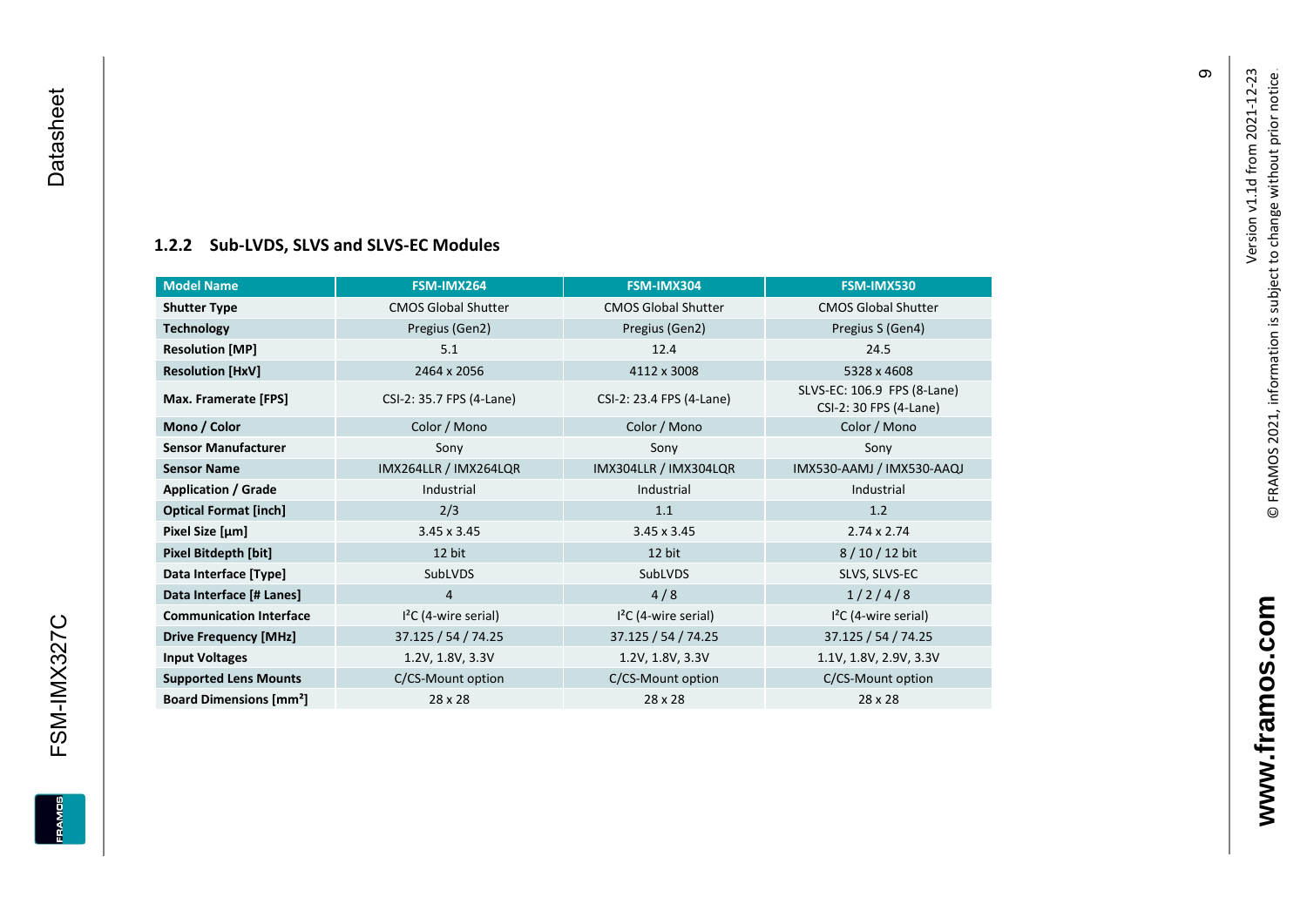## <span id="page-11-0"></span>**2 Software Package and Drivers**

As FRAMOS we know that the getting started with a new technology is the biggest challenge. The idea behind the Software Package is to enable embedded software engineers to get quickly to a streaming system and provide at the same time all tools that are needed to extend and adapt it according the individual needs of the application.

#### **What the software package and driver are:**

- A reference for a custom sensor implementation
- Demonstrating how to use the required interfaces
- Demonstrating how to communicate with the image sensor
- Demonstrating how to generaly initialize and configure the image sensor
- Provide initial image streaming output to the user space
- Demonstrating how to run basic image processing on pixel data

#### **Supported Processor Platforms**

The table below shows which platforms are supported by the standard driver package, and how many FSMs can at maximum be operated in parallel.

| <b>Sensor Module</b> | <b>NVIDIA</b><br><b>Jetson TX2</b> | <b>NVIDIA</b><br><b>AGX Xavier</b> | <b>NVIDIA</b><br><b>Jetson Nano,</b><br><b>TX2 NX, Xavier</b><br><b>NX</b> | <b>DragonBoard</b><br>410c | 96Boards<br><b>Consumer</b><br><b>Edition</b> | <b>Xilinx</b><br><b>Development</b><br><b>Boards</b> |  |
|----------------------|------------------------------------|------------------------------------|----------------------------------------------------------------------------|----------------------------|-----------------------------------------------|------------------------------------------------------|--|
| <b>FSM-AR0144</b>    | $\overline{4}$                     |                                    | $\overline{2}$                                                             |                            |                                               |                                                      |  |
| <b>FSM-AR0521</b>    | $\overline{4}$                     |                                    | $\overline{2}$                                                             | $\overline{2}$             |                                               |                                                      |  |
| <b>FSM-AR1335</b>    | 4                                  |                                    | $\overline{2}$                                                             |                            |                                               |                                                      |  |
| FSM-HDP230           | $\overline{4}$                     | $\overline{4}$                     | $\overline{2}$                                                             |                            |                                               |                                                      |  |
| FSM-IMX264           | $\overline{2}$                     | $\overline{4}$                     | $\overline{\phantom{a}}$                                                   |                            |                                               |                                                      |  |
| FSM-IMX283           | $\overline{2}$                     | $\overline{4}$                     | $\overline{\phantom{a}}$                                                   |                            |                                               |                                                      |  |
| FSM-IMX290           | 4                                  |                                    | $\overline{2}$                                                             | $\overline{2}$             |                                               |                                                      |  |
| FSM-IMX296           | 4                                  |                                    | $\overline{2}$                                                             | $\overline{2}$             |                                               |                                                      |  |
| FSM-IMX297           | 4                                  |                                    | $\overline{2}$                                                             |                            |                                               |                                                      |  |
| FSM-IMX304           | $\overline{2}$                     | $\overline{4}$                     | $\overline{\phantom{a}}$                                                   |                            |                                               |                                                      |  |
| FSM-IMX327           | 4                                  |                                    | $\overline{2}$                                                             | $\overline{2}$             |                                               |                                                      |  |
| FSM-IMX334           | $\overline{2}$                     | $\overline{4}$                     | $\overline{\phantom{0}}$                                                   |                            |                                               | HW only, driver development                          |  |
| FSM-IMX335           | 4                                  |                                    | $\overline{2}$                                                             |                            |                                               | on project basis.                                    |  |
| FSM-IMX412           | $\overline{4}$                     |                                    | $\overline{2}$                                                             | $\overline{2}$             |                                               |                                                      |  |
| FSM-IMX415           | $\overline{4}$                     |                                    | $\overline{2}$                                                             |                            |                                               |                                                      |  |
| FSM-IMX462           | $\overline{4}$                     |                                    | $\overline{2}$                                                             |                            |                                               |                                                      |  |
| FSM-IMX464           | 4                                  |                                    | $\overline{2}$                                                             |                            |                                               |                                                      |  |
| FSM-IMX477           | 4                                  |                                    | $\overline{2}$                                                             |                            |                                               |                                                      |  |
| FSM-IMX485           | 4                                  |                                    | $\overline{2}$                                                             |                            |                                               |                                                      |  |
| FSM-IMX565           | $\overline{4}$                     |                                    | $\overline{2}$                                                             |                            |                                               |                                                      |  |
| FSM-IMX577           | $\overline{4}$                     |                                    | $\overline{2}$                                                             |                            |                                               |                                                      |  |
| FSM-IMX585           | $\overline{4}$                     |                                    | $\overline{2}$                                                             |                            |                                               |                                                      |  |
| FSM-IMX678           | 4                                  |                                    | $\overline{2}$                                                             |                            |                                               |                                                      |  |
| FSM-IMX715           | $\overline{4}$                     |                                    | $\overline{2}$                                                             |                            |                                               |                                                      |  |
| FSM-IMX530           | $\overline{2}$                     | $\overline{4}$                     |                                                                            |                            |                                               | 1 <sup>1</sup>                                       |  |

*Table 1: Ecosystem Software Package - Supported number of FSMs per processing board*

<sup>1</sup> SLVS-EC based FPGA reference implementation as part of the SLVS-EC RX IP Core offering.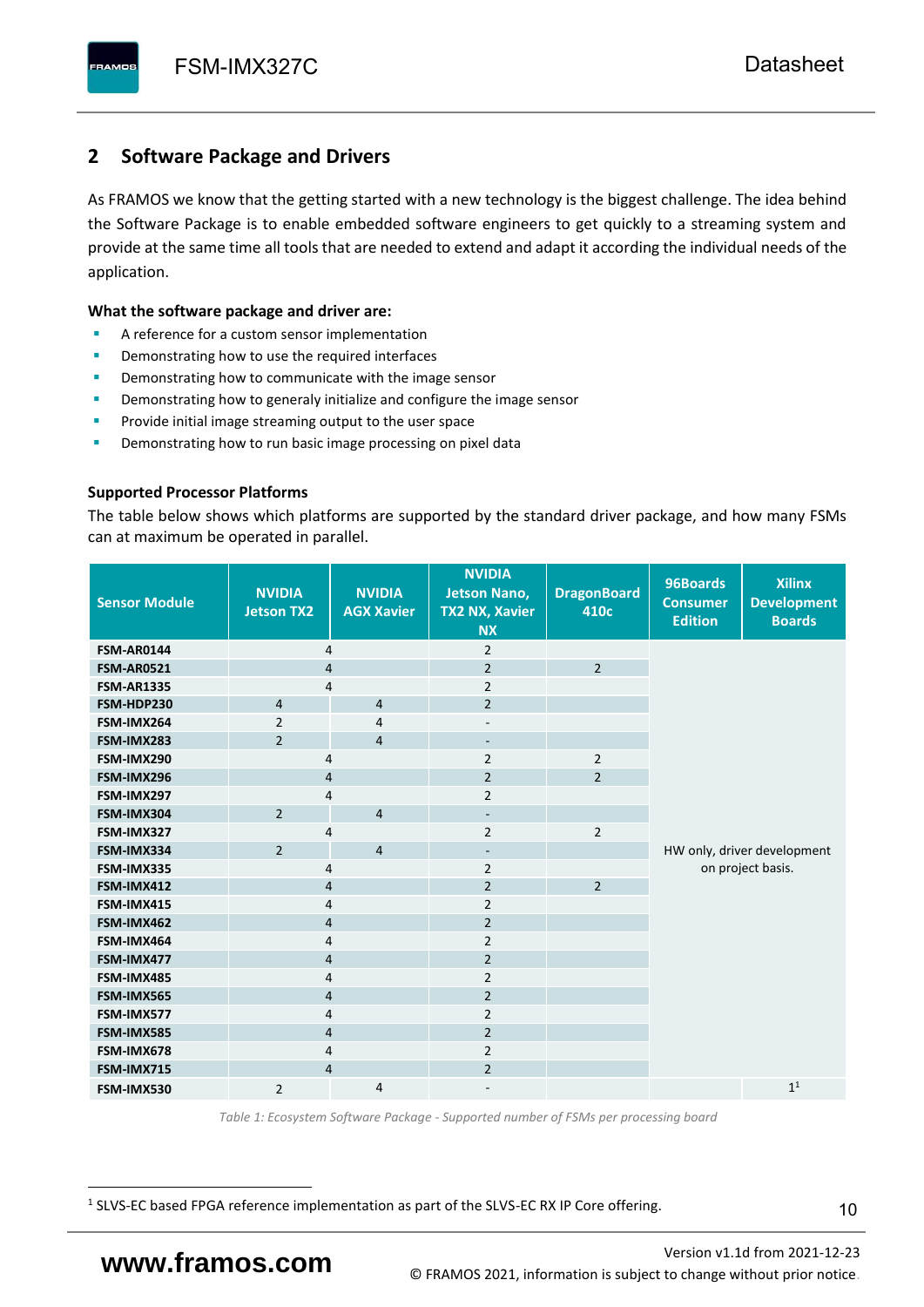#### <span id="page-12-0"></span>**2.1 Reference Software: NVIDIA Jetson Family**

The software package provided with the Development Kits of the FRAMOS Sensor Module Ecosystem provided for NVIDIA Jetson platforms provides a reference implementation of sensor and device drivers for MIPI CSI-2. It contains a minimum feature set demonstrating how to utilize the platform specific data interface and communication implementation, as well as the initialization of the image sensor and implementation of basic features.

#### **Package Content:**

- Platform and device drivers with Linux for Tegra Support
- V4L2 based subdevice drivers (low-level C API)
- Streamlined V4L2 library (LibSV) providing generic C/C++ API
- Display Examples:
	- OpenCV (Software)
	- LibArgus (Hardware)

#### **Supported Devices:**

- **NVIDIA Jetson Nano Developer Kit (B01)**
- **NVIDIA Jetson TX2 Developer Kit**
- NVIDIA Jetson TX2 NX Developer Kit
- **NVIDIA Jetson Xavier NX Developer Kit**
- **NVIDIA Jetson AGX Xavier Developer Kit**

### <span id="page-12-1"></span>**2.1.1 Platform and Sensor Device Drivers**

The driver divides into two main parts that are configured in separate ways – the Image Modes and the General Features of the image sensor.

#### **Image Modes**

These are major attributes that have impact to the image data stream formatting. They require a static preconfiguration within the device tree (DT):

- Image / streaming resolution
- Pixel format / bit depth
- Data rate / lane configuration

Each driver provides access to  $3 - 5$  pre-built configurations, reflecting the main operation modes of the imager. Beside the full resolution, that is always available, they allow to receive image streams in common video resolutions like VGA, Full HD and UHD as they are supported or make sense by the imagers, and utilize sensor features like ROI and binning.

They act as an example for implementation and usage and are available as source. Due to the size limitation of the device tree, it is not possible to integrate an extensive set of options.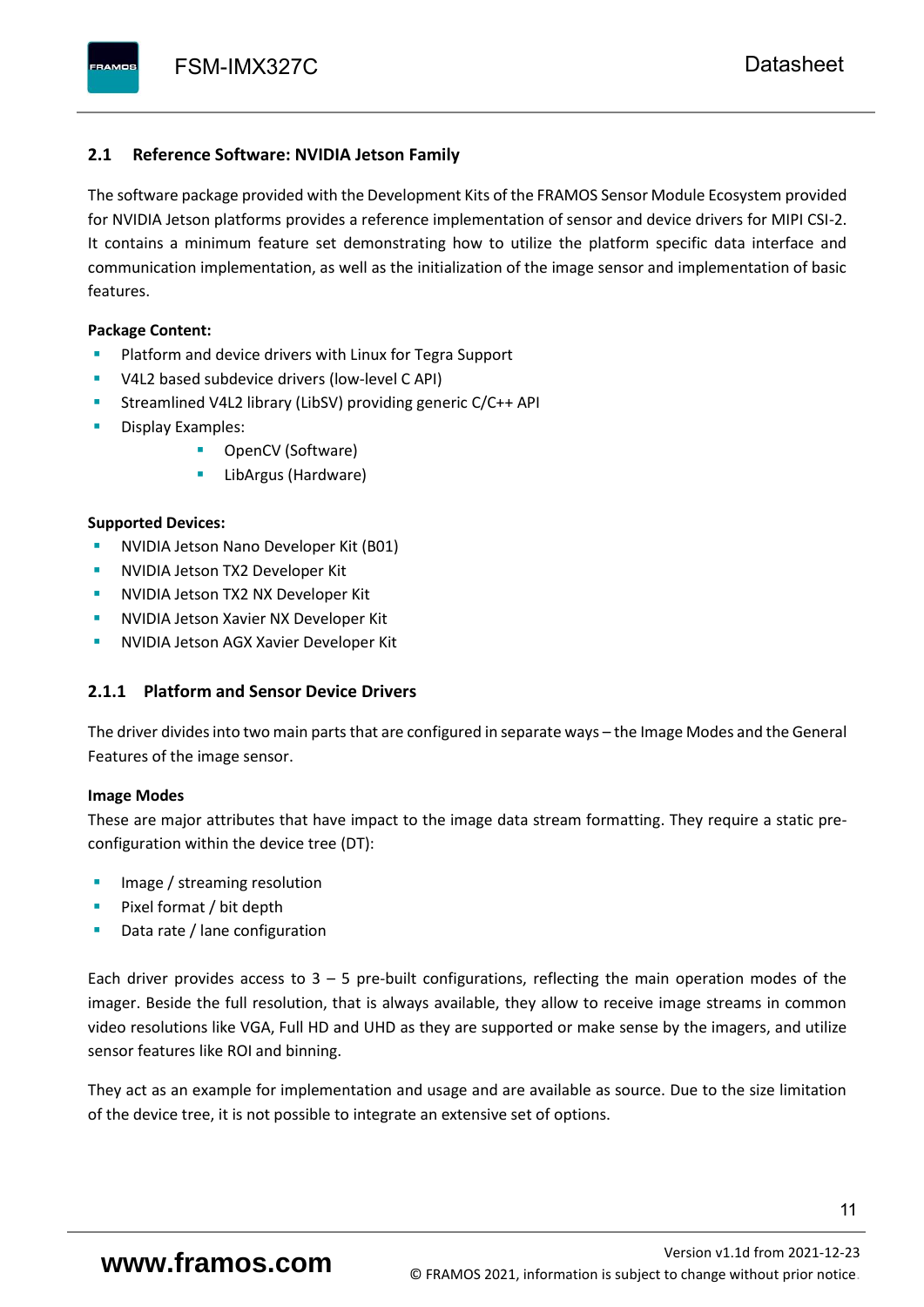#### **General Features**

These are attributes of the image sensor that do not manipulate the data stream formatting. The drivers provided with the Software Pack integrate the sensor features as shown in the table below.

| <b>Pre-Implemented</b><br><b>Features per</b><br><b>Model</b> | Gain (Analog / Digital) | <b>Frame Rate</b> | Exposure Time | Flip / Mirror | <b>IS Mode (Master / Slave)</b> | Sensor Mode ID | <b>Test Pattern Output</b> | <b>Black Level</b> | <b>HDR Output</b> | <b>Broadcast</b> | Data Rate | <b>Synchronizing Master</b> |
|---------------------------------------------------------------|-------------------------|-------------------|---------------|---------------|---------------------------------|----------------|----------------------------|--------------------|-------------------|------------------|-----------|-----------------------------|
| <b>FSM-AR0144</b>                                             |                         |                   |               |               |                                 |                |                            |                    |                   |                  |           |                             |
| <b>FSM-AR0521</b>                                             |                         |                   |               |               |                                 |                |                            |                    |                   |                  |           |                             |
| <b>FSM-AR1335</b>                                             |                         |                   |               |               |                                 |                |                            |                    |                   |                  |           |                             |
| FSM-HDP230                                                    |                         |                   |               |               |                                 |                |                            |                    |                   |                  |           |                             |
| FSM-IMX264                                                    |                         |                   |               |               |                                 |                |                            |                    |                   |                  |           |                             |
| FSM-IMX283                                                    |                         |                   |               |               |                                 |                |                            |                    |                   |                  |           |                             |
| FSM-IMX290                                                    |                         |                   |               |               |                                 |                |                            |                    |                   |                  |           |                             |
| FSM-IMX296                                                    |                         |                   |               |               |                                 |                |                            |                    |                   |                  |           |                             |
| FSM-IMX297                                                    |                         |                   |               |               |                                 |                |                            |                    |                   |                  |           |                             |
| FSM-IMX304                                                    |                         |                   |               |               |                                 |                |                            |                    |                   |                  |           |                             |
| FSM-IMX327                                                    |                         |                   |               |               |                                 |                |                            |                    |                   |                  |           |                             |
| FSM-IMX334                                                    |                         |                   |               |               |                                 |                |                            |                    |                   |                  |           |                             |
| FSM-IMX335                                                    |                         |                   |               |               |                                 |                |                            |                    |                   |                  |           |                             |
| FSM-IMX412                                                    |                         |                   |               |               |                                 |                |                            |                    |                   |                  |           |                             |
| FSM-IMX415                                                    |                         |                   |               |               |                                 |                |                            |                    |                   |                  |           |                             |
| FSM-IMX462                                                    |                         |                   |               |               |                                 |                |                            |                    |                   |                  |           |                             |
| FSM-IMX464                                                    |                         |                   |               |               |                                 |                |                            |                    |                   |                  |           |                             |
| FSM-IMX477                                                    |                         |                   |               |               |                                 |                |                            |                    |                   |                  |           |                             |
| FSM-IMX485                                                    |                         |                   |               |               |                                 |                |                            |                    |                   |                  |           |                             |
| FSM-IMX530                                                    |                         |                   |               |               |                                 |                |                            |                    |                   |                  |           |                             |
| FSM-IMX565                                                    |                         |                   |               |               |                                 |                |                            |                    |                   |                  |           |                             |
| FSM-IMX577                                                    |                         |                   |               |               |                                 |                |                            |                    |                   |                  |           |                             |
| FSM-IMX565                                                    |                         |                   |               |               |                                 |                |                            |                    |                   |                  |           |                             |
| FSM-IMX585                                                    |                         |                   |               |               |                                 |                |                            |                    |                   |                  |           |                             |
| FSM-IMX678                                                    |                         |                   |               |               |                                 |                |                            |                    |                   |                  |           |                             |
| FSM-IMX715                                                    |                         |                   |               |               |                                 |                |                            |                    |                   |                  |           |                             |

*Table 2: Supported sensor features on NVIDIA Jetson Family*

Further features, as they are supported by the image sensor, can be integrated into the driver sources using the image sensor datasheet.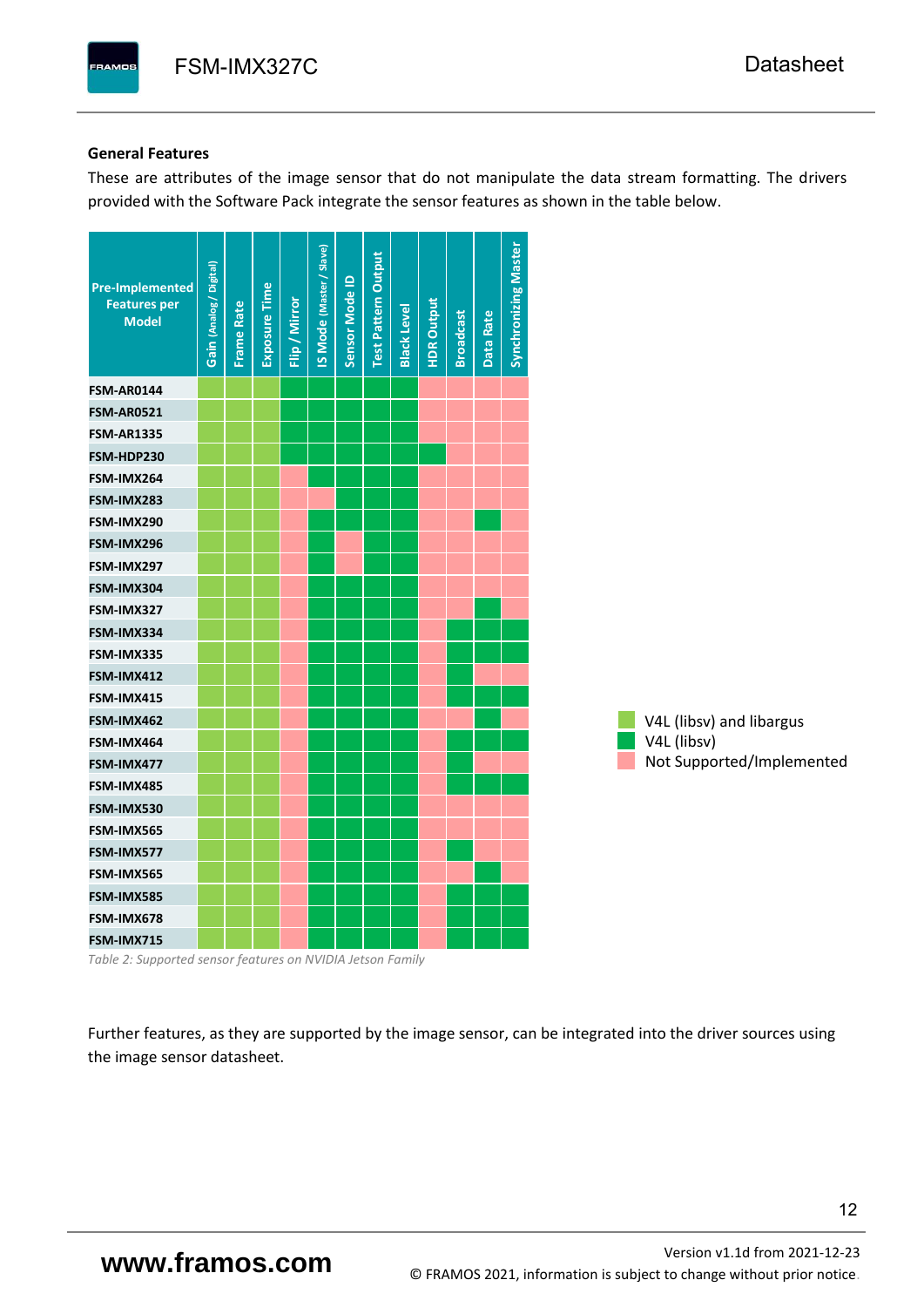## <span id="page-14-0"></span>**2.1.2 Image Pre-Processing Examples**

The provided image processing examples show the general mechanisms of data handling for an image processing using 3<sup>rd</sup>-party libraries. The OpenCV example provides data that is raw (mono) or demosaiced (color) and not further optimized for visual experience, while the LibArgus examples leverages the discrete ISP (Image Signal Processor) inside the Jetson SoC to optimize image reproduction.

## **Argus Camera Example:**

- Using hard ISP in NVIDIA Jetson SoCs, most performant option for image preprocessing
- Only applicable for color sensors (color processing can't be disabled)
- Most performant option
- Utilizing libArgus closed source library, support and tuning on individual basis through FRAMOS
- Example Implementation: Shows Demo Tuning per FSM Devkit

|                               | <b>Xavier</b><br>(AGX, NX) | Tegra X2<br>(TX2, TX2 NX) | Tegra X1<br>(TX1, Nano) |  |  |  |  |  |  |  |  |  |
|-------------------------------|----------------------------|---------------------------|-------------------------|--|--|--|--|--|--|--|--|--|
| <b>Performance</b>            |                            |                           |                         |  |  |  |  |  |  |  |  |  |
| Max. # of streams through ISP | 16                         | 12                        | 6                       |  |  |  |  |  |  |  |  |  |
| Pixel Bandwidth (max.)        | 2 Gpix/s                   | $1.4$ Gpix/s              | $1.4$ Gpix/s            |  |  |  |  |  |  |  |  |  |
| Image Resolution (max.)       | 64 MP                      | 24 MP                     | 24 MP                   |  |  |  |  |  |  |  |  |  |
| Image Width (max.)            | 6144 px                    | 6144 px                   | 6144 px                 |  |  |  |  |  |  |  |  |  |

*Table 3: ISP capabilities / limitations of NVIDIA Jetson Family*

The software package provided with our FSM Devkits contains a functionally and performance limited example configuration for the Jetson ISP. The configuration is sensor and lens related and demonstrates the combination of our standard kit in environments that are illuminated with fluorescent light, like in office or laboratory.

|                                                                   | <b>Supported Features in Default Configuration</b> |  |  |  |
|-------------------------------------------------------------------|----------------------------------------------------|--|--|--|
| Lens Considered (Type)                                            | Yes (Devkit Lens)                                  |  |  |  |
| IR Cut Filter (Type)                                              | Yes (650nm/50%)                                    |  |  |  |
| <b>Sensor Configuration</b>                                       | <b>Driver Default</b>                              |  |  |  |
| <b>Demosaic</b>                                                   | Yes <sup>2</sup>                                   |  |  |  |
| <b>Black Level Compensation</b>                                   | <b>Yes (Calibrated)</b>                            |  |  |  |
| <b>Bad Pixel Correction</b>                                       | <b>Yes (Calibrated)</b>                            |  |  |  |
| <b>Color Correction</b>                                           | <b>Yes (Calibrated)</b>                            |  |  |  |
| Auto White Balance (A, TL84, D65)                                 | Limited (Calibrated for TL84 only)                 |  |  |  |
| <b>Manual White Balancing</b>                                     | Limited (Not Calibrated)                           |  |  |  |
| Lens Shading / Falloff Correction                                 | Limited (Calibrated for Devkit lens)               |  |  |  |
| <b>Noise Reduction</b>                                            | Limited (Not Calibrated)                           |  |  |  |
| <b>Sharpening</b>                                                 | Limited (Not Calibrated)                           |  |  |  |
| Auto Exposure, Gain, Gamma,<br><b>Color/Tone, Contrast Tuning</b> | <b>Requires Application Specific Tuning</b>        |  |  |  |

*Table 4: Default tuning of NVIDIA Jetson, supplied with FSM Devkits*

<sup>&</sup>lt;sup>2</sup> Demosaicing is always active and can't be disabled. For monochrome sensors refer to libSV to bypass the ISP.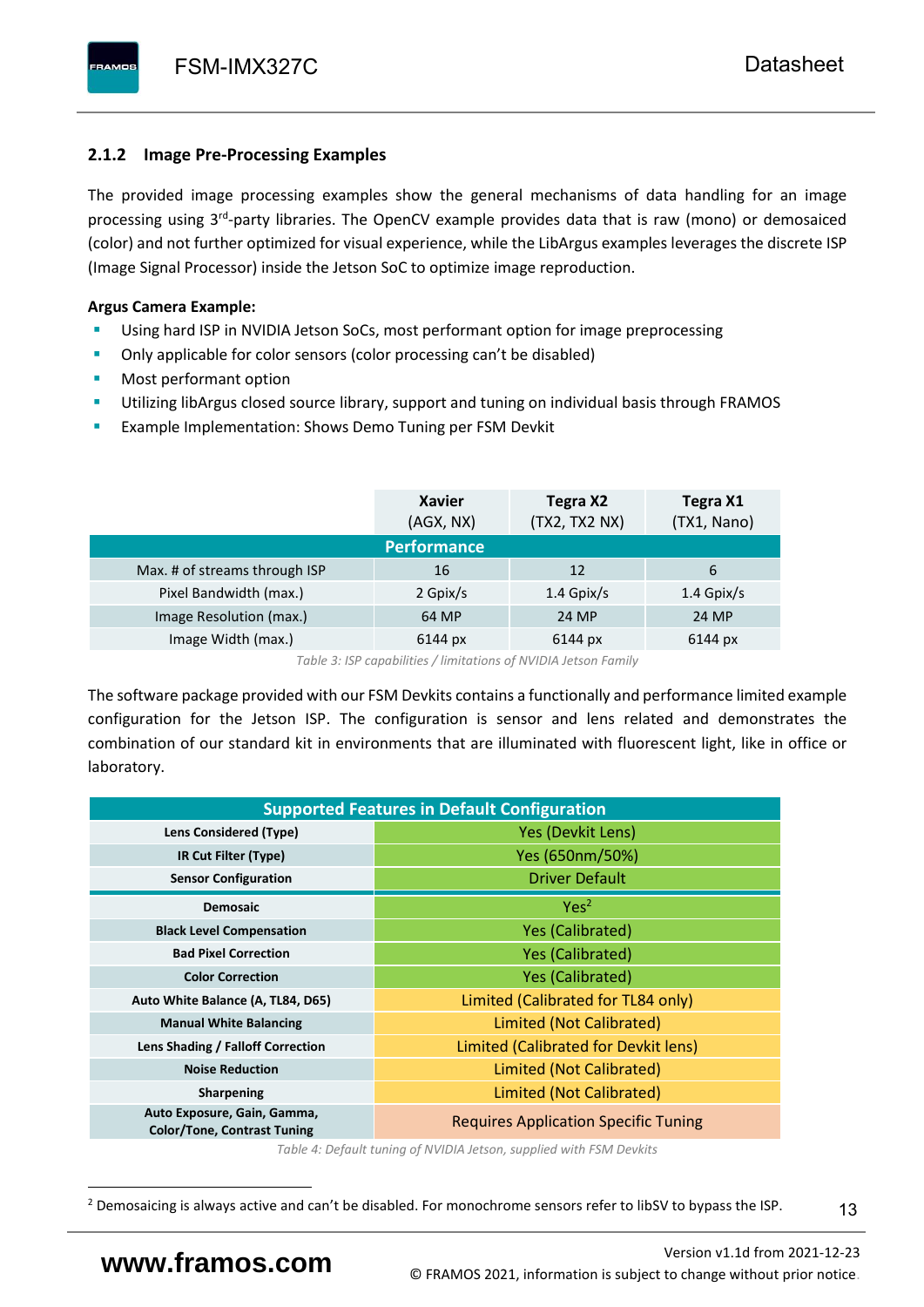To archive best performance and stable results also in variable lighting conditions, a fully featured calibration will be required. As NVIDIA camera partner, FRAMOS provides full ISP configurations for standard setups on request. Further, full custom calibration services considering lens and application specific requirements for sophisticated applications are provided on per project basis.

#### **OpenCV Example:**

- Open software library
- Easy to use and large feature set
- **•** Very resource hungry (CPU)
- Not recommended for pre-processing
- **Example Implementation: Demosaicing, Displaying**

Due to limited performance and extreme resource utilization, the image processing support utilizing the CPU will not be further enhanced.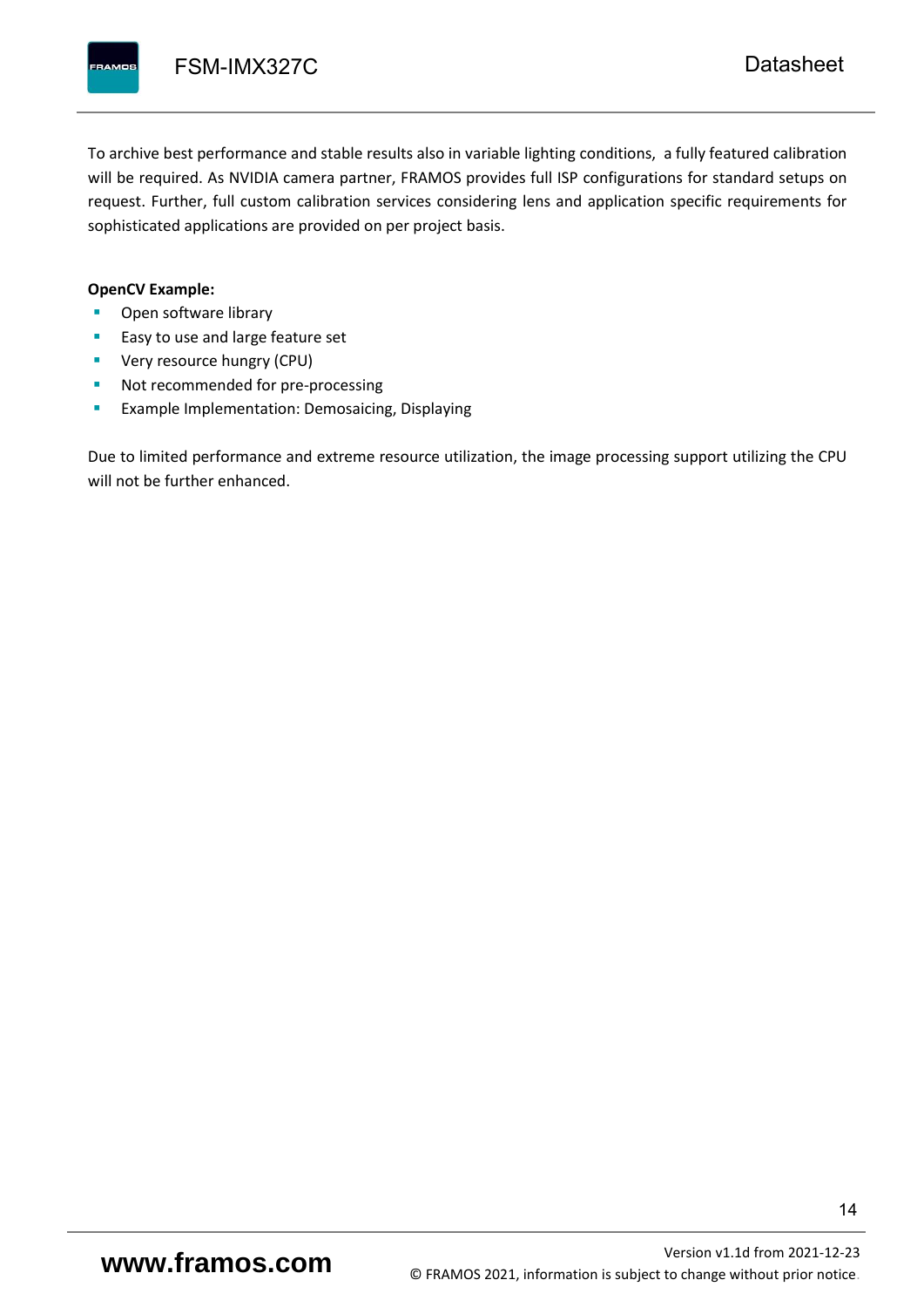## <span id="page-16-0"></span>**3 Ecosystem Compatibility Matrix**

## <span id="page-16-1"></span>**3.1 Hardware Support**

The following matrix shows the compatibility of FSMs, FSAs and FPAs to each other. The FSAs differentiate to each other by supplied voltages, power up sequence, generated clock (oscillator) and physical attributes.

| <b>Item</b> | FSM-IMX477<br>FSM-IMX577                                | FSM-IMX290<br>FSM-IMX327<br>FSM-IMX334<br>FSM-IMX335<br>FSM-IMX412 FSM-IMX462<br>FSM-IMX464<br><b>FSM-IMX485</b> | <b>FSM-IMX296</b><br>FSM-IMX297                         | <b>FSM-AR0521</b><br><b>FSM-AR1335</b>                  | FSM-IMX415<br><b>FSM-IMX715 FSM-IMX283</b>              |                                            | <b>FSM-AR0144</b>                                       | <b>FSM-HDP230</b>                                       | FSM-IMX565<br><b>FSM-IMX585</b><br>FSM-IMX678           |
|-------------|---------------------------------------------------------|------------------------------------------------------------------------------------------------------------------|---------------------------------------------------------|---------------------------------------------------------|---------------------------------------------------------|--------------------------------------------|---------------------------------------------------------|---------------------------------------------------------|---------------------------------------------------------|
| FSA-FT1/A   | FPA-4.A/TXA<br>FPA-A/NVN<br>FPA-2.A/96B<br>FPA-ABC/XX13 |                                                                                                                  |                                                         |                                                         |                                                         |                                            |                                                         |                                                         |                                                         |
| FSA-FT3/A   |                                                         | FPA-4.A/TXA<br>FPA-A/NVN <sup>4</sup><br>FPA-2.A/96B<br>FPA-ABC/XX13                                             |                                                         |                                                         |                                                         |                                            |                                                         |                                                         |                                                         |
| FSA-FT6/A   |                                                         |                                                                                                                  | FPA-4.A/TXA<br>FPA-A/NVN<br>FPA-2.A/96B<br>FPA-ABC/XX13 |                                                         |                                                         |                                            |                                                         |                                                         |                                                         |
| FSA-FT7/A   |                                                         |                                                                                                                  |                                                         | FPA-4.A/TXA<br>FPA-A/NVN<br>FPA-2.A/96B<br>FPA-ABC/XX13 |                                                         |                                            |                                                         |                                                         |                                                         |
| FSA-FT11/A  |                                                         |                                                                                                                  |                                                         |                                                         | FPA-4.A/TXA<br>FPA-A/NVN<br>FPA-2.A/96B<br>FPA-ABC/XX13 |                                            |                                                         |                                                         |                                                         |
| FSA-FT12/A  |                                                         |                                                                                                                  |                                                         |                                                         |                                                         | FPA-4.A/TXA<br>FPA-2.A/96B<br>FPA-ABC/XX13 |                                                         |                                                         |                                                         |
| FSA-FT13/A  |                                                         |                                                                                                                  |                                                         |                                                         |                                                         |                                            | FPA-4.A/TXA<br>FPA-A/NVN<br>FPA-2.A/96B<br>FPA-ABC/XX13 |                                                         |                                                         |
| FSA-FT19/A  |                                                         |                                                                                                                  |                                                         |                                                         |                                                         |                                            |                                                         | FPA-4.A/TXA<br>FPA-A/NVN<br>FPA-2.A/96B<br>FPA-ABC/XX13 |                                                         |
| FSA-FT26/A  |                                                         |                                                                                                                  |                                                         |                                                         |                                                         |                                            |                                                         |                                                         | FPA-4.A/TXA<br>FPA-A/NVN<br>FPA-2.A/96B<br>FPA-ABC/XX13 |

### <span id="page-16-2"></span>**Sensor Modules with MIPI CSI-2 (D-PHY) Output**

*Table 5: Ecosystem Compatibility Matrix – Native CSI-2 (D-PHY) FSMs*

<sup>&</sup>lt;sup>3</sup> Not verified, Xilinx Development Board with hard MIPI CSI-2 / D-PHY interface.

<sup>4</sup> FSM-IMX334 is not supported due to the sensor requiring 4-lanes MIPI.